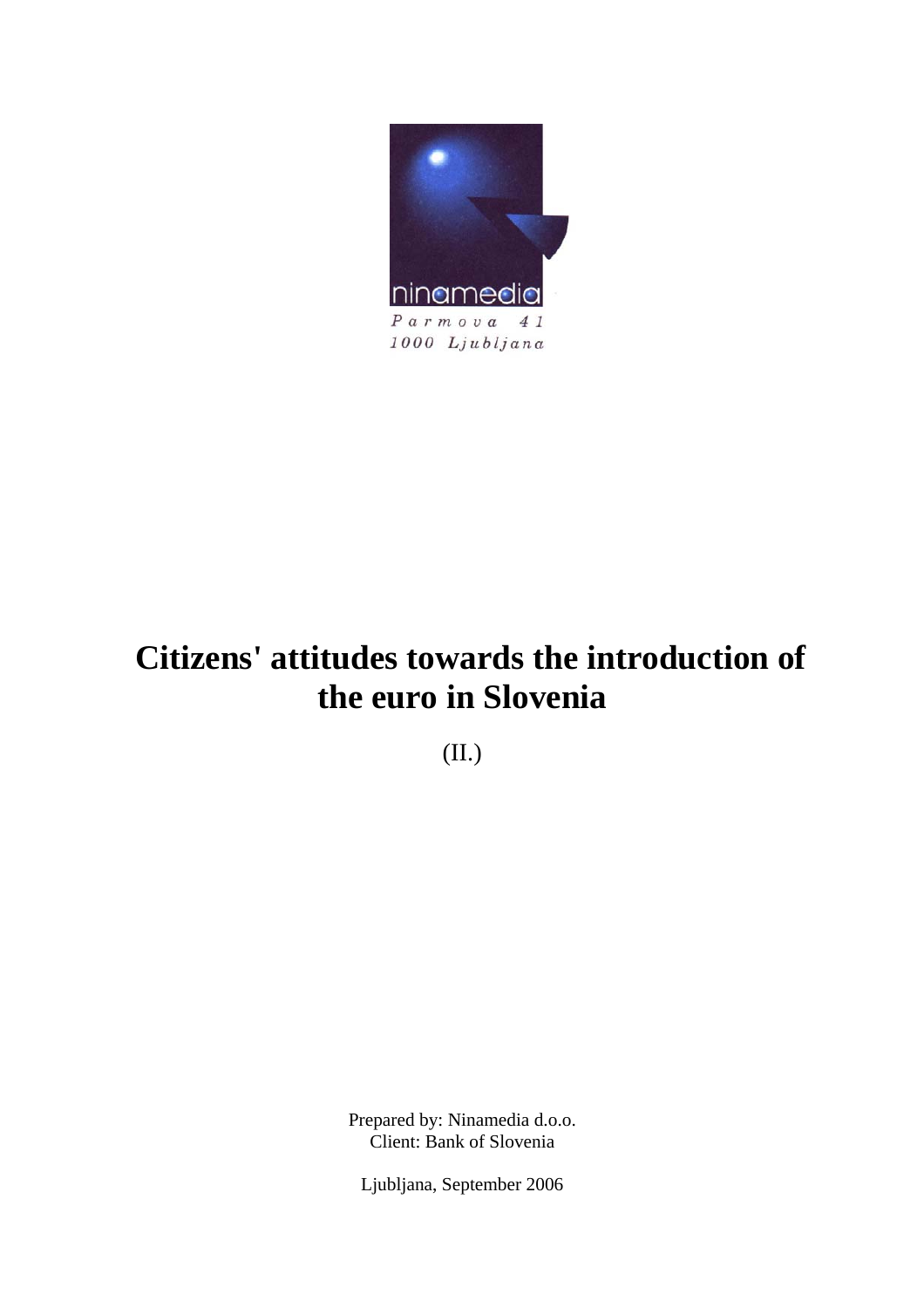#### **1. SUMMARY**

- In a study conducted in September the vast majority (more than four-fifths) of respondents said they had enough information about the introduction of the euro in Slovenia, while nearly nine-tenths knew the scheduled date of the introduction of the euro. The share of those who would like to have more information has increased by several percentage points, which may be due to the approaching date of the introduction of the euro and respondents' subjective assessments.
- Both in the June research and in this study, more than half of the respondents received information about the introduction of the euro from television, which was followed by print media, various brochures, acquaintances and friends, and radio, with all the media other than TV collectively contributing less such information than TV alone. Few respondents named Internet sites as the main source of information about the euro, and the *evrofon* telephone hot line is all but unknown, i.e. respondents do not use it. Television continues to be the most suitable source of information for more than half of the respondents, followed by magazines, the radio and publications. Slightly more respondents want to get information through the Internet than actually use that medium. In general, the "wishes" are quite similar to the actual situation in June.
- Most of the respondents want additional information about the measures against unjustified price rises, the tolar-euro exchange rate and rounding-off rules. More than one-tenth of respondents want to get more information about the security features of the banknotes and coins, and slightly fewer want additional information on the appearance of the banknotes and coins and the cash replacement scenario. Less than three-quarters of the respondents were unable to mention a single security feature of the euro banknotes, while others mostly mentioned the security thread, the watermark and the gold-yellow stripe.
- Most respondents are concerned about a possible rise in prices, irregular rounding off and a drop in purchasing power as a result of the introduction of the euro. More than one-third of the respondents believe that the introduction of the euro would be favourable for them, while over one-quarter hold the opposite opinion. The proportions are the same as those in June.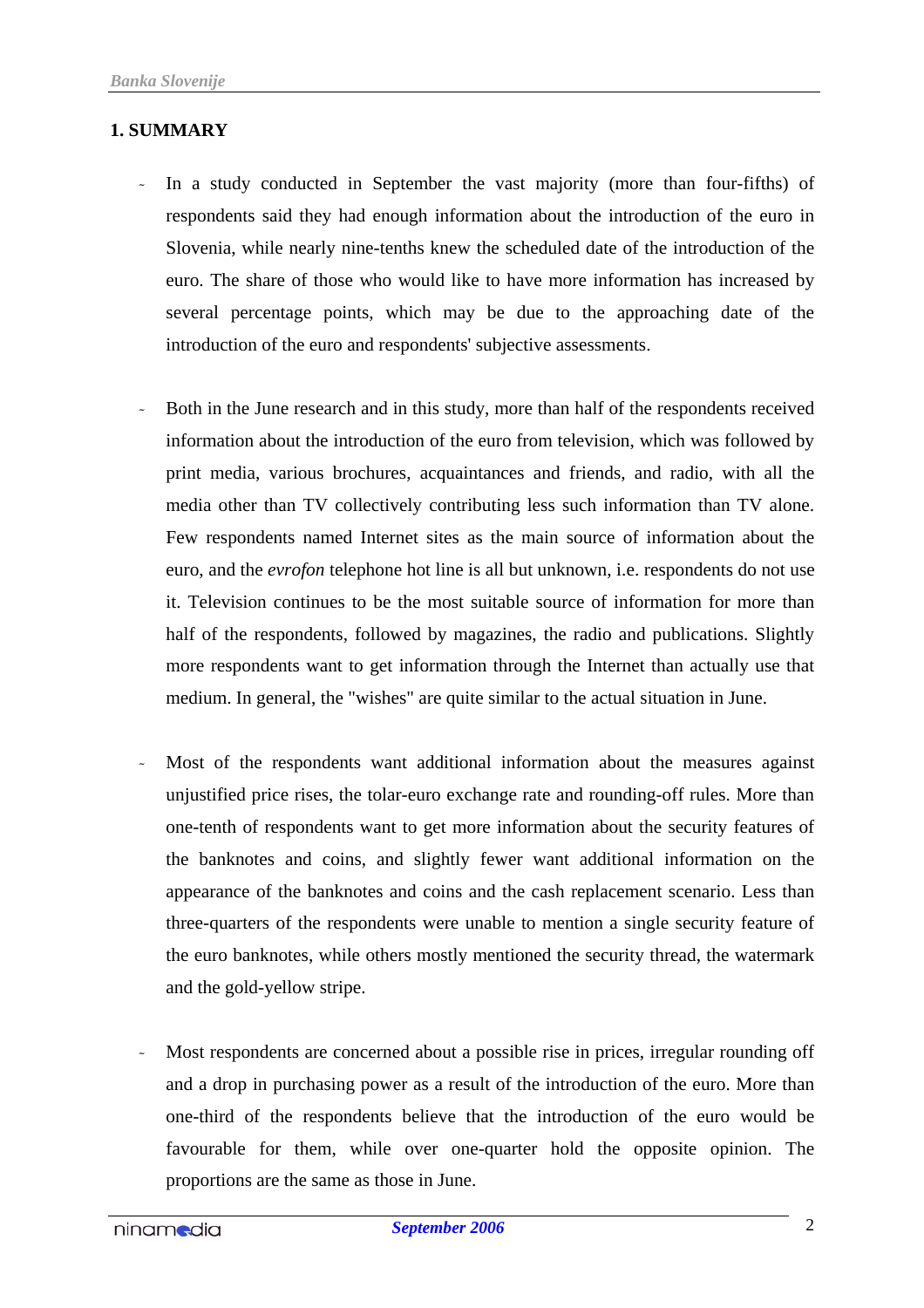- More than eight-tenths respondents are familiar with the euro banknotes and coins, and nearly nine-tenths of them have used them so far. Asked to list the euro banknote denominations, most of the respondents mentioned the 100 euro banknote (over 80.0%), and the least number of them mentioned the 200 euro banknote (nearly half as many).
- The attitude of most respondents towards the coins will not change, as more than a half of the respondents (51.9%) have used the coins before and will continue to do so in the future, while over 40% have not used them so far, but will do so in the future.

Generally speaking, we can say that the September survey has confirmed the results of the June survey in nearly all areas. With more than three months to go before the introduction of the euro, we can describe the population's general level of knowledge and expectations as satisfactory, and we did not find any significant changes in the period between June and September. Somewhat less knowledge of the situation among certain sociodemographic categories (the youngest and the oldest, those with less education and people from rural areas), which we observed in June, was also present in the September research. Television was and still is the most frequently used and the most desirable source of information on these issues.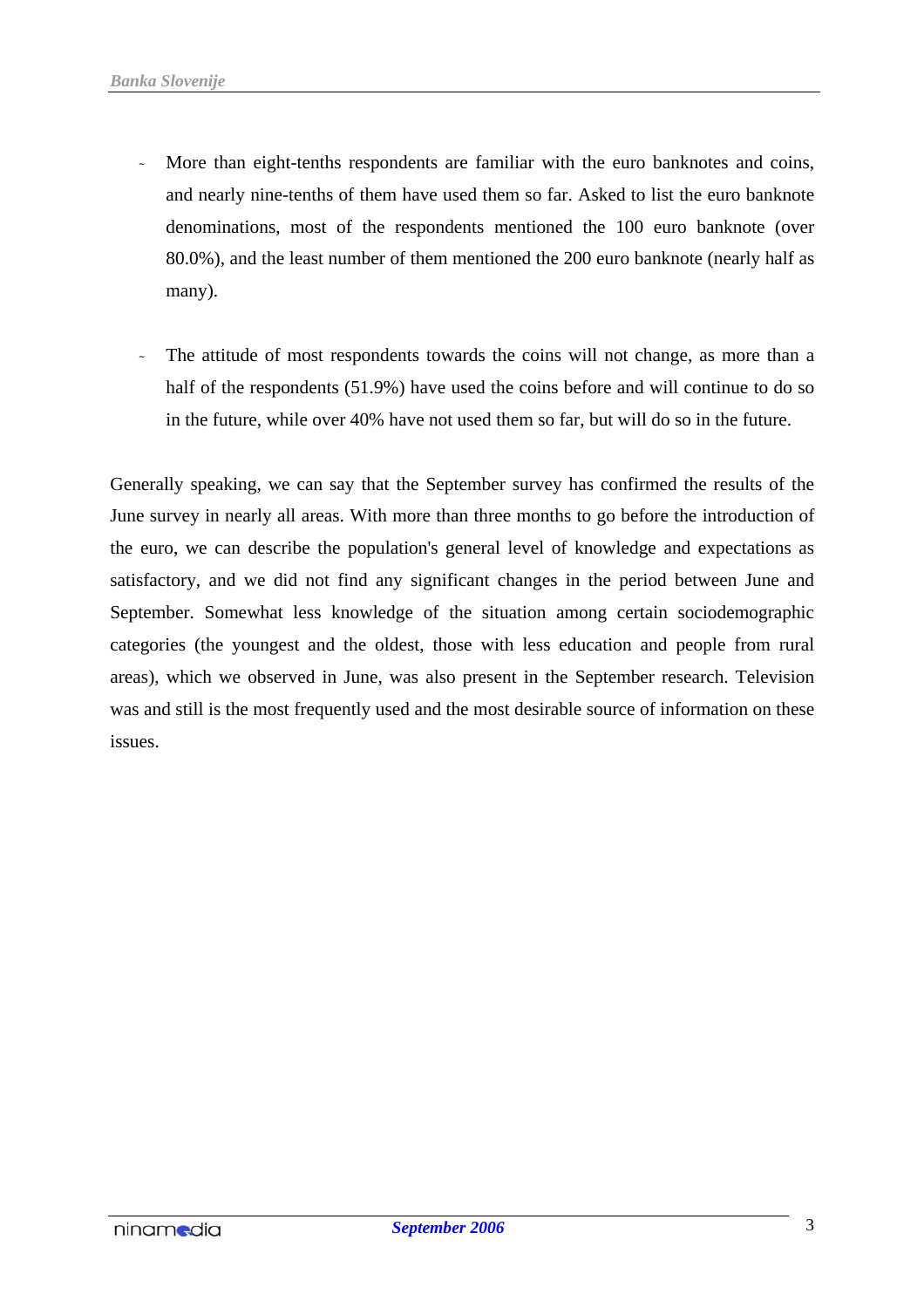### **INDEX**

**1. SUMMARY 2**

**2. INTRODUCTION** 

 **5**

**3. PUBLIC OPINION POLL 6**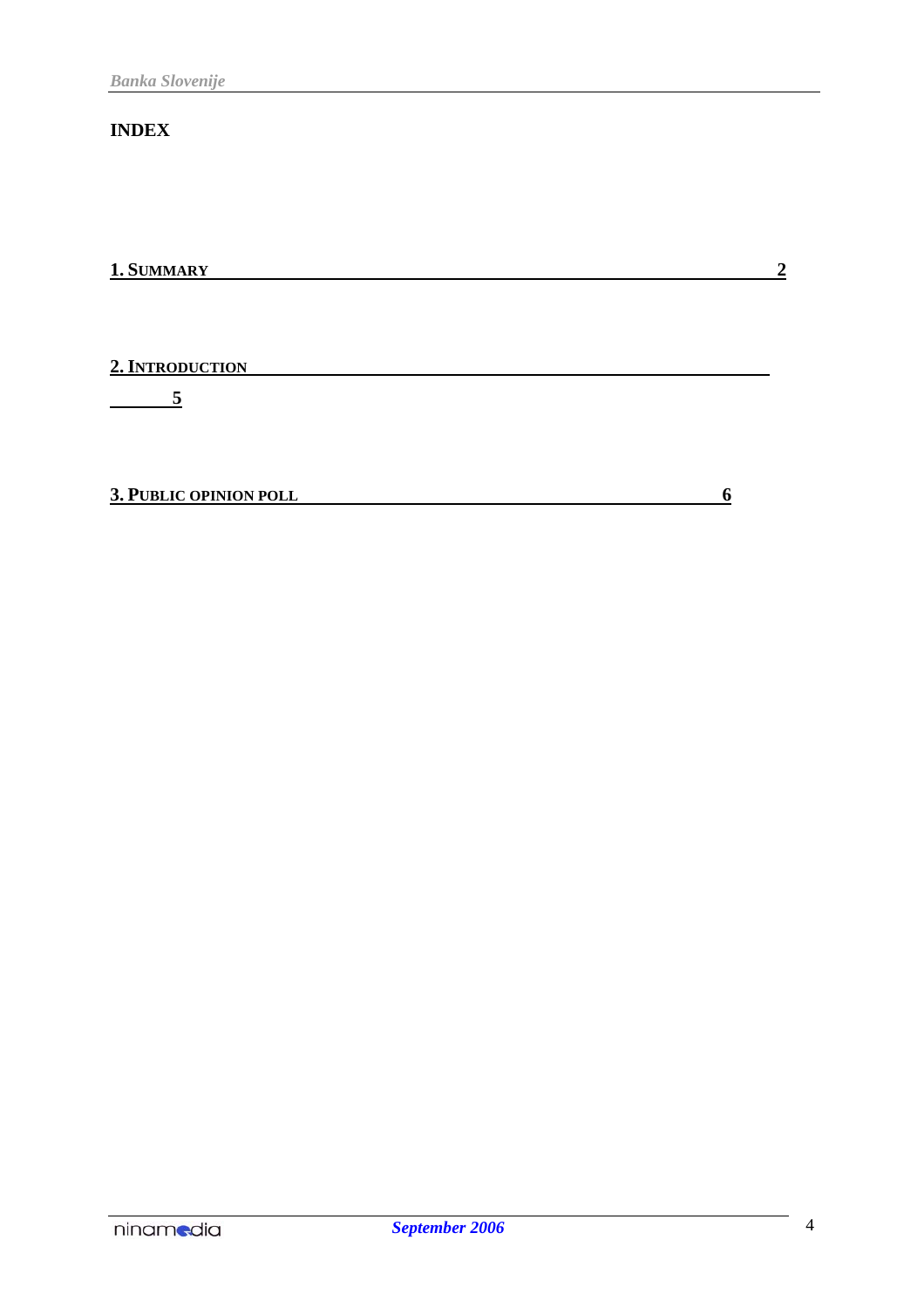#### **2. INTRODUCTION**

Slovenia will introduce the euro as legal tender at the beginning of 2007. To that end, the Bank of Slovenia decided to conduct three public opinion polls to determine citizens' attitudes towards this event, their perception of and support for the introduction of a single currency, their expectations and concerns with regard to the introduction of the euro, their level of knowledge of the new money, the amount of information they have, as well as possible information channels.

**The second** poll of citizens' attitudes towards the introduction of the euro in Slovenia was conducted by the polling agency Ninamedia between 19 and 22 September 2006. The poll was conducted in the form of computer-assisted telephone interviewing (CATI). We called 4,884 telephone subscribers randomly selected from a computer list; of this number, 1,694 were not available at the time we called them, 1,630 declined to participate in the survey, and 560 did not meet the sampling criteria. A total of 1,000 people were polled.

The questionnaire was the same as in the first poll, and we added one new question, the one about whether respondents' attitudes towards the coins would change with the introduction of the euro.

We used a two-tier random sample in the research. The sampling basis was the universal telephone directory, from which households were selected at random (we took into consideration spatial dispersion in respect of Slovenia's statistical regions), after which we randomly selected the respondents within these households by applying the last-birthday method. The sample is representative of Slovenia by gender, age, education and statistical regions.

We conducted the poll in Ninamedia's telephone studio by applying the CATI method. The data was processed by using version 14.0 of the SPSS software.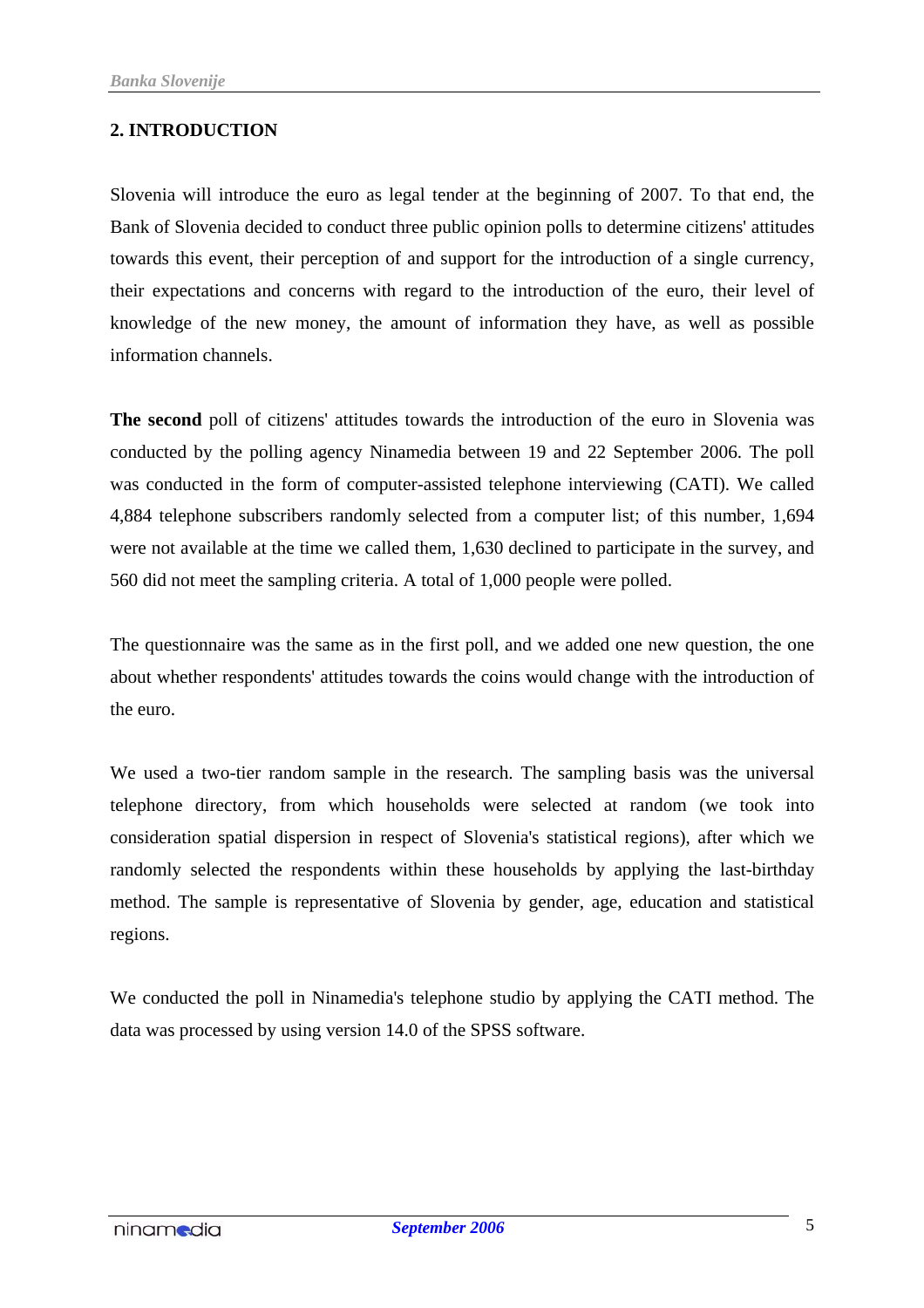#### **3. PUBLIC OPINION POLL**

The results of the statistical analysis of information from the  $1<sup>st</sup>$  and  $2<sup>nd</sup>$  public opinion polls are presented below. We have presented the results by comparing the two polls, namely with spreadsheets of frequency distribution by individual questions and with graphic illustrations of and links between individual questions according to the sociodemographic characteristics of the respondents and households.

## **Do you have enough information with regard to the introduction of the euro in Slovenia?**

|            | June 06 | Sept. $06$ |
|------------|---------|------------|
| Yes        | 87.1    | 83.4       |
| No         | 9.4     | 13.0       |
| don't know | 3.5     | 3.6        |



**In the September research, slightly fewer respondents (83.4%) said that they had enough information about the introduction of the euro in Slovenia than they did in the June research (87.1%). Those who said that they did not have enough information were mostly male respondents, the youngest and oldest respondents, those with primary**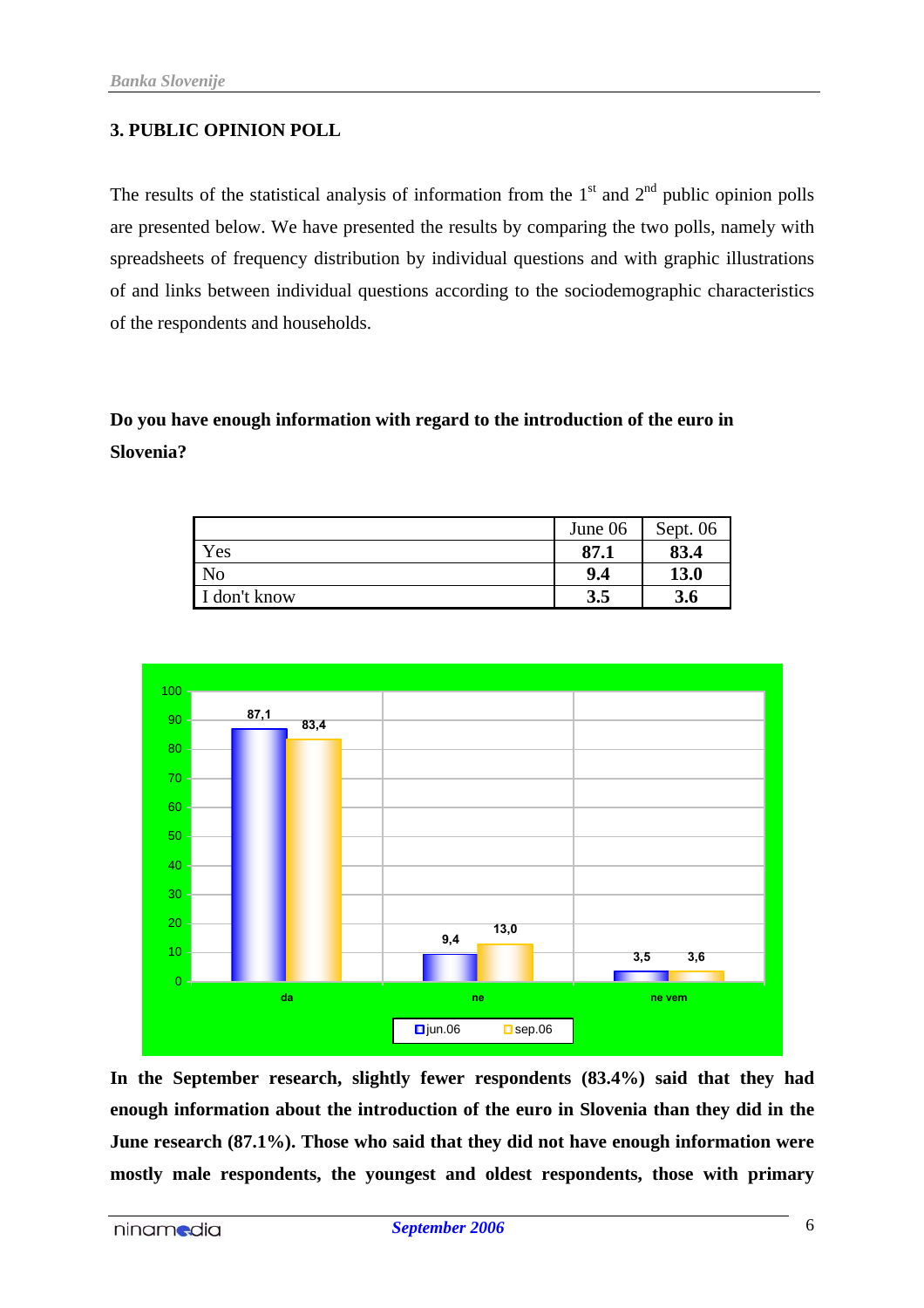**education (28.7%), unemployed respondents (17.1%), people from rural areas and people from the Dolenjska region.**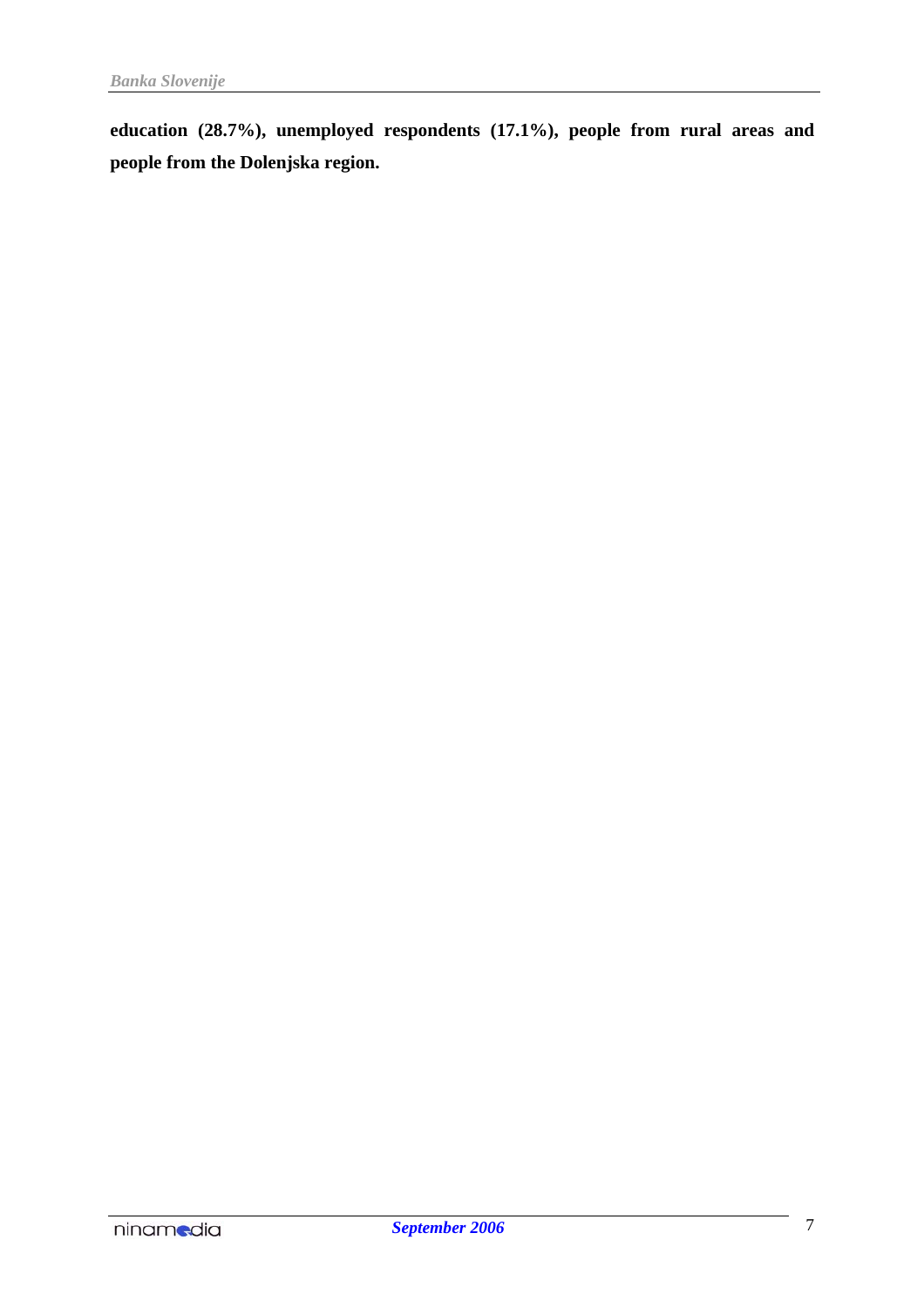Can you tell us the date of the scheduled introduction of the euro in Slovenia?

|                                 | June 06 | Sept. $06$ |
|---------------------------------|---------|------------|
| Correct answer (1 January 2007) | 87.4    |            |
| Incorrect answer                | 4.5     | 4.3        |
| I don't know                    |         |            |



**Nearly nine-tenths of respondents (88.2% – 87.4% in June) were familiar with the date of the scheduled introduction of the euro in Slovenia, 4.3% gave an incorrect date, and 7.5% did not know the date. Those who did not know the date were mostly female respondents, the youngest and oldest respondents, those with primary education (22.0%), unemployed respondents (16.9%), pupils and university students (11.7%), people from rural area and people from the Dolenjska and Gorenjska regions.**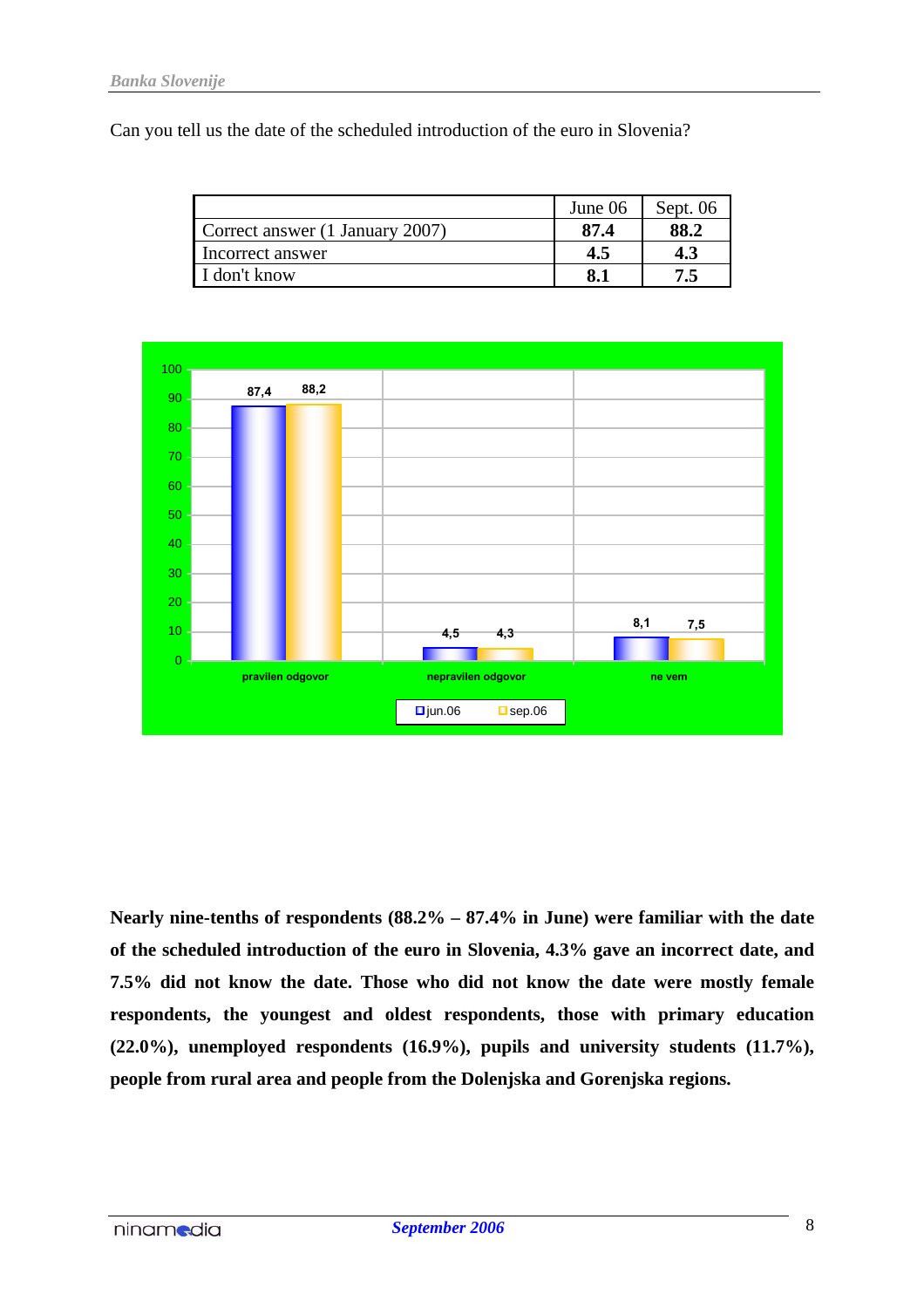Where do you get most information about the introduction of the euro?

|                                            | June 06 | Sept. 06 |
|--------------------------------------------|---------|----------|
| Television                                 | 52.3    | 51.5     |
| Print media                                | 16.6    | 20.6     |
| Various brochures                          | 13.1    | 9.4      |
| Acquaintances, friends and co-workers      | 6.4     | 6.5      |
| Radio                                      | 5.3     | 4.9      |
| Internet sites                             | 2.4     | 3.1      |
| The <i>evrofon</i> telephone hot line      | 0.1     | 0.3      |
| I don't know                               | 2.8     | 2.0      |
| I have not looked for/received information | 1.0     | 1.7      |



**Most of the respondents receive information about the introduction of the euro from television (51.5% – June 52.3%), followed by print media (20.6% – June 16.6%), various brochures (9.4% – June 13.1 %), acquaintances and friends (6.5%) and radio (4.9%). Only a few named Internet sites as their main source of information about the euro (3.1% – June 2.4%), while the** *evrofon* **telephone hot line is still completely unknown, i.e. the respondents do not use it. Television was named as the main source of information by most of the respondents aged 46–60, those with professional education, unemployed respondents and people from rural areas, larger towns and cities and the Primorska region.**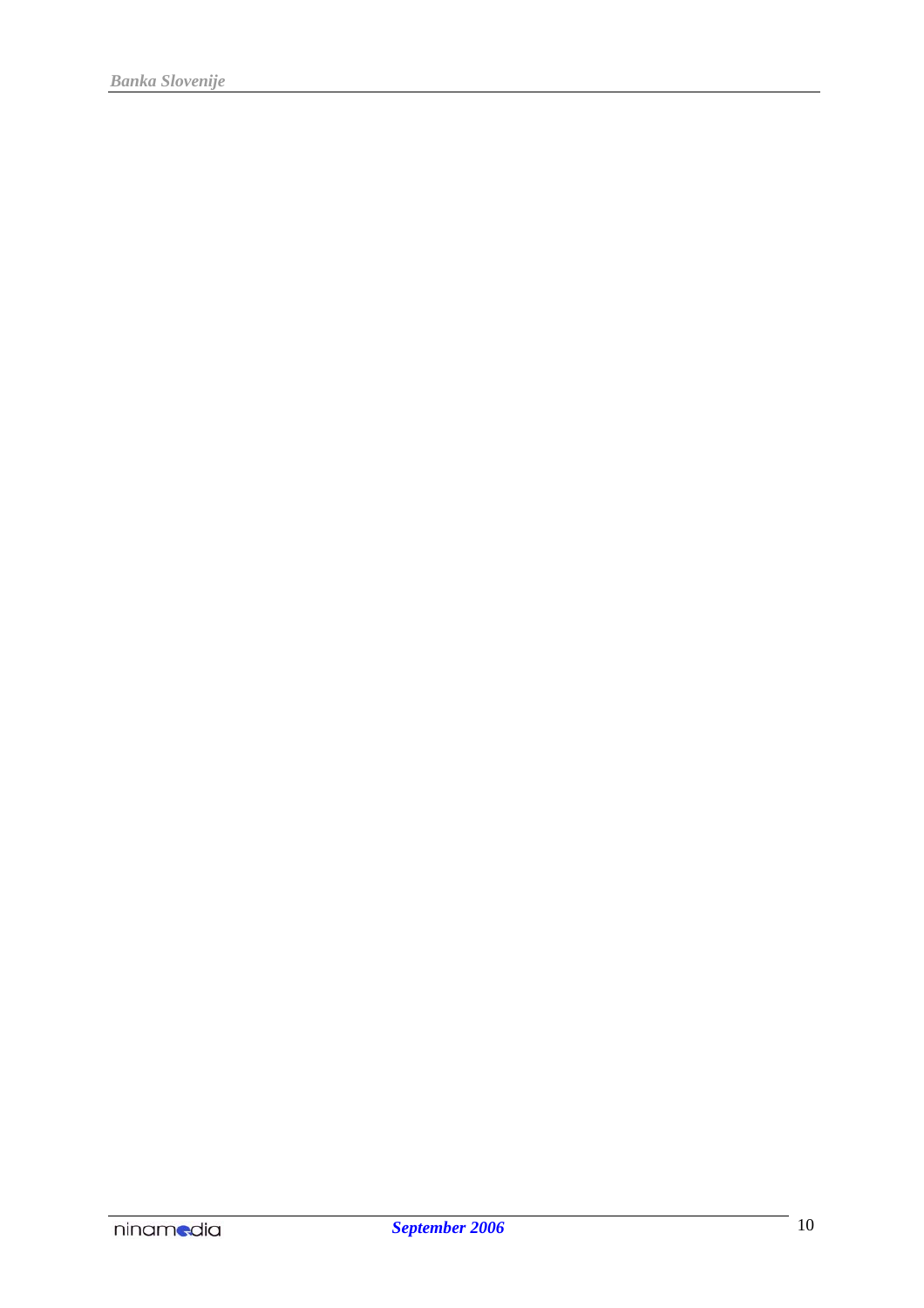In your opinion, which is the most suitable source of information?

|                                               | June 06 | Sept. 06 |
|-----------------------------------------------|---------|----------|
| Television                                    | 56.2    | 59.6     |
| Newspapers                                    | 15.4    | 12.4     |
| Radio                                         | 8.4     | 7.4      |
| Publications                                  | 7.9     | 7.2      |
| Internet                                      | 3.4     | 5.0      |
| Presentations in shopping centres or at fairs | 1.4     | 1.8      |
| <b>Shows</b>                                  | 0.2     | 0.7      |
| Telephone hot lines                           | 0.1     | 0.3      |
| I don't know                                  | 7.0     | 5.6      |



**Television is the most suitable source of information for 59.6% (June 56.2%) of respondents, followed by magazines (12.4%), radio (7.4%) and publications (7.2%). The results are quite similar to those from June. Slightly more respondents (5.0%) than in June (3.4%) want to get information via the Internet. In general, the "wishes" are quite similar to the actual situation, and a comparison between the actual and desired situations shows that the vast majority of those who get information from television actually do so because that is what they want (74.6%).**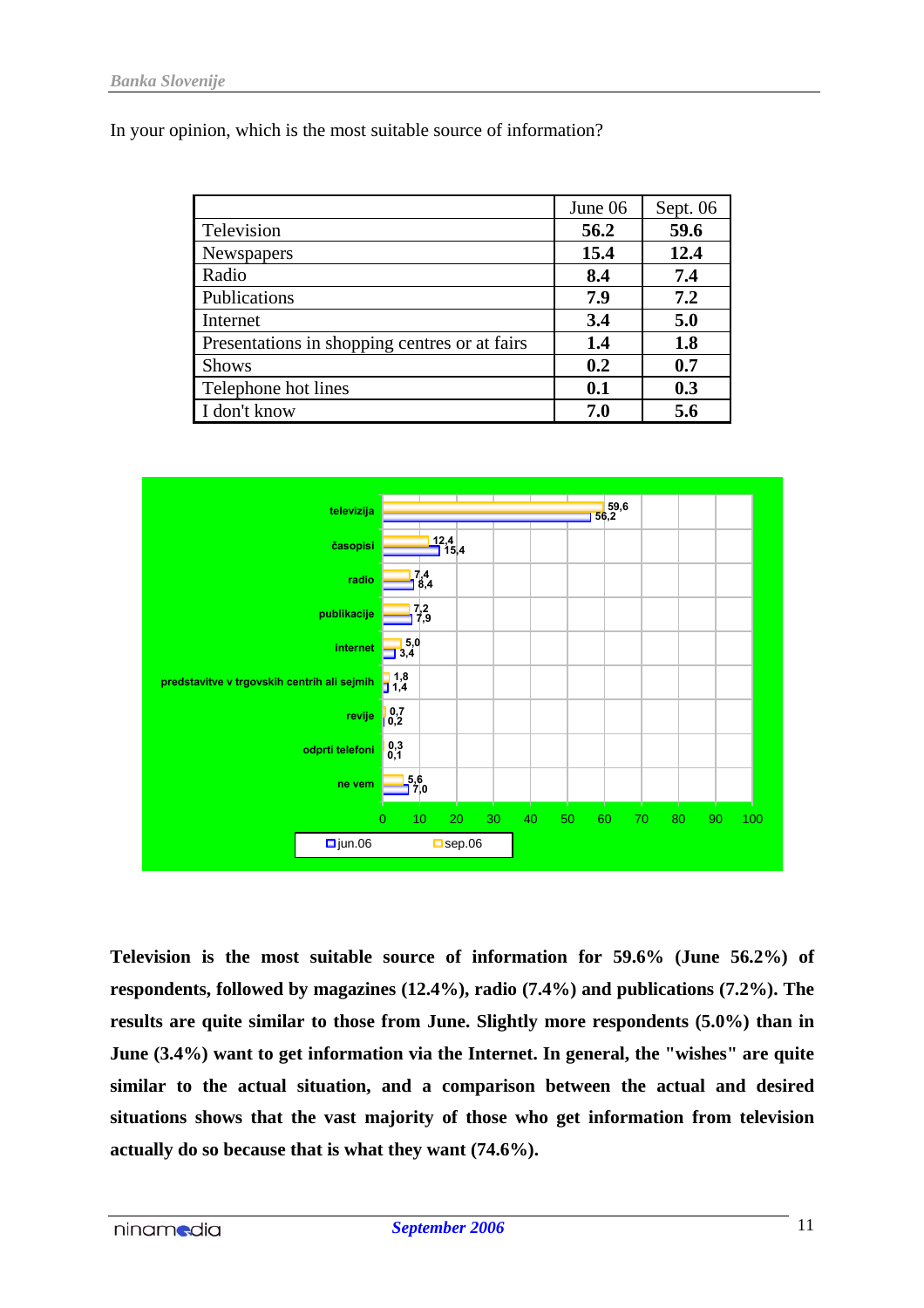About which of the listed items would you like to get more detailed and/or more extensive information? *(Two possible answers.)*

|                                          | June 06 | Sept. 06 |
|------------------------------------------|---------|----------|
| Measures against unjustified price rises | 54.5    | 62.3     |
| Tolar-euro exchange rate                 | 25.9    | 22.6     |
| Rounding-off rules                       | 19.6    | 20.8     |
| Security features of banknotes and coins | 10.4    | 13.9     |
| Appearance of banknotes and coins        | 7.5     | 11.4     |
| Cash replacement scenarios               | 8.3     | 10.1     |
| I don't know                             | 7.9     | 5.3      |
| I don't want any additional information  | 11.3    | 7.3      |



**The respondents want more information about measures against unjustified price rises (62.3% – June 54.5%), the tolar-euro exchange rate (22.6% – June 25.9%) and rounding-off rules (19.6%). More than one-tenth (13.9%) want to get more information about the security features of the banknotes and coins, while slightly fewer (11.4%) want additional information about the appearance of the banknotes and coins. 10.1% of the respondents want more information about cash replacement scenarios. More information about the measures against unjustified price rises is wanted mostly by the female respondents, members of the middle generation, respondents with more**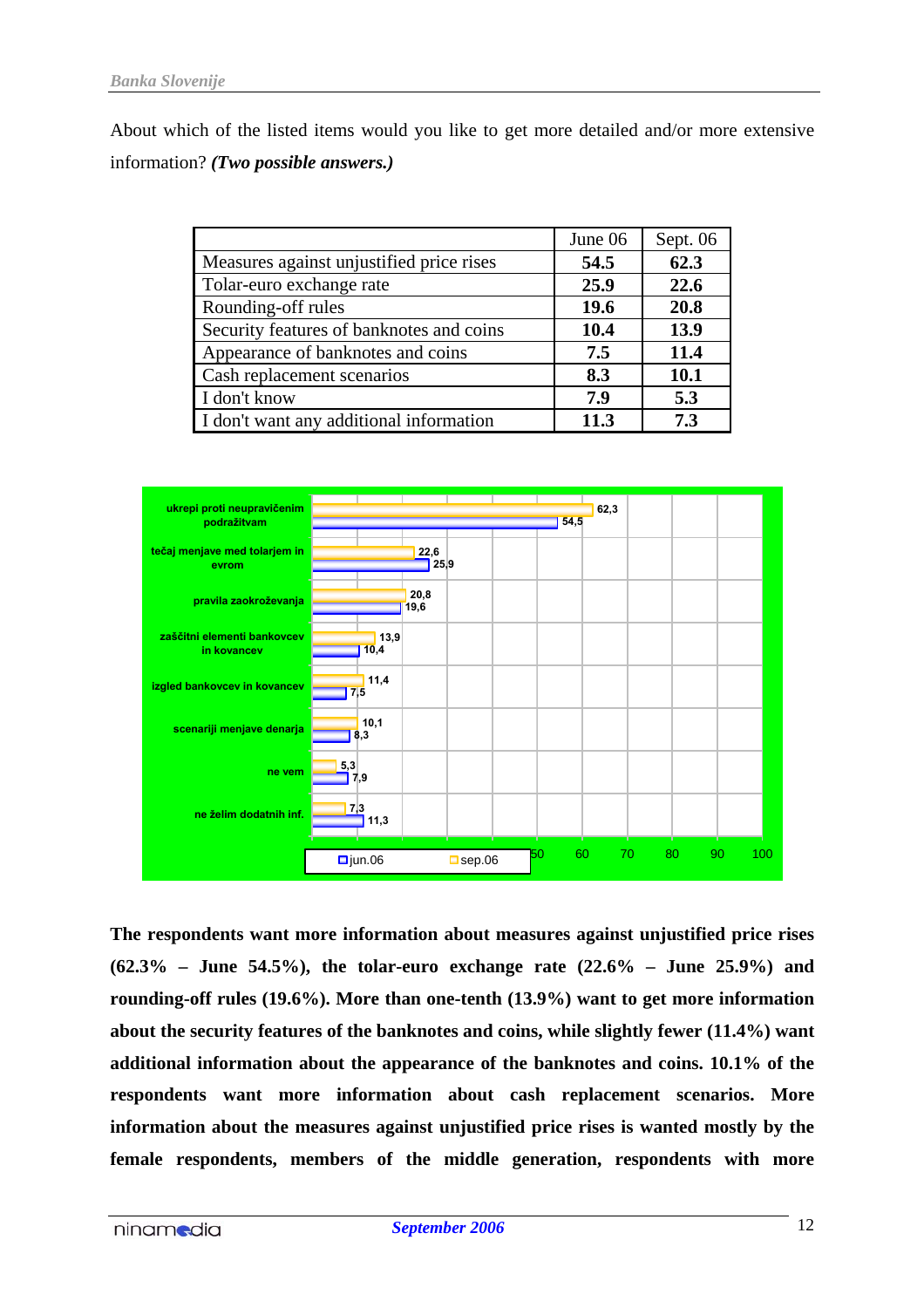**education, unemployed respondents and people from large towns and cities and the Primorska region and those who get their information from television.**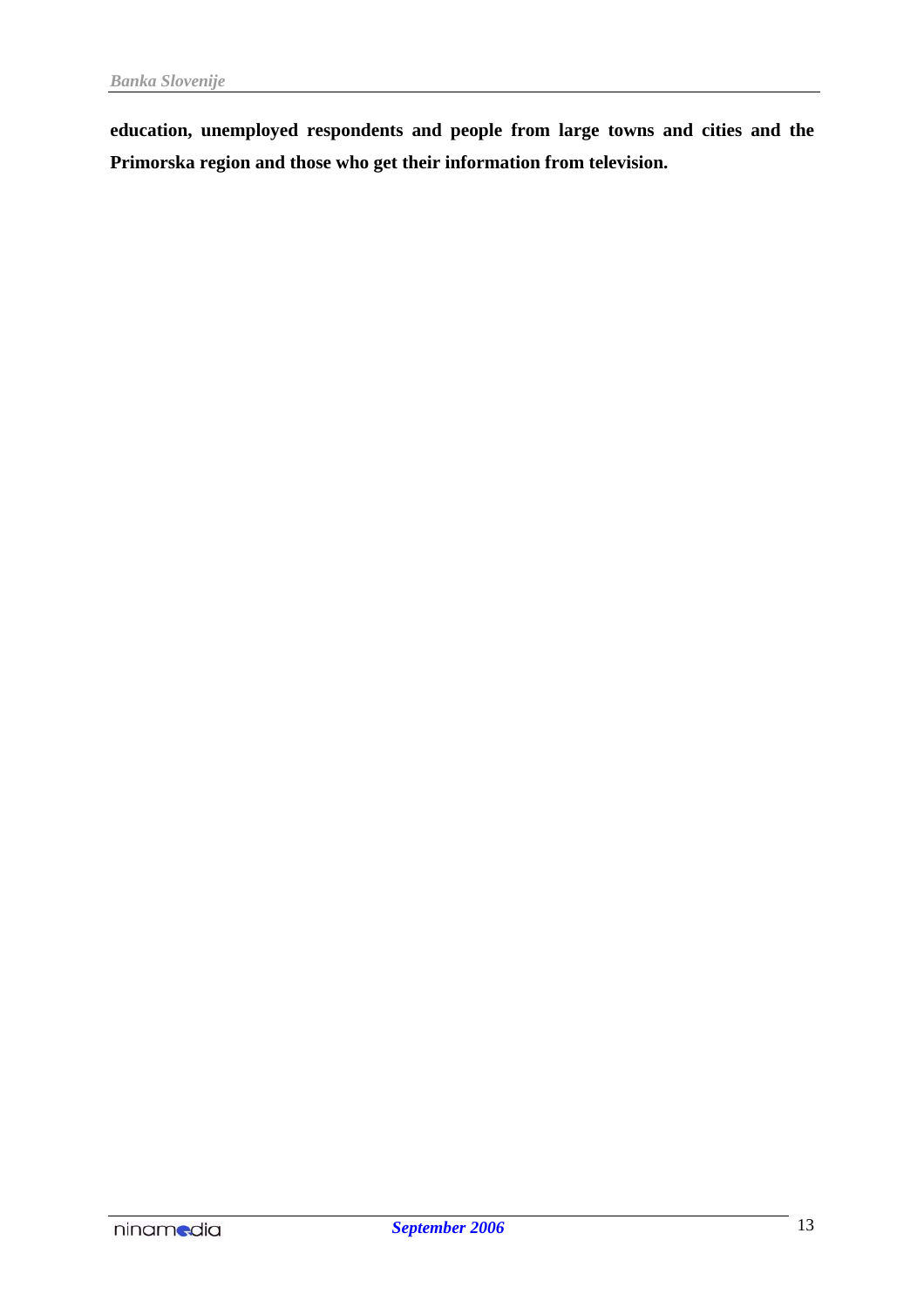Can you list the security features of the euro banknotes? *(5 possible answers.)*

|                        | June 06     | Sept. 06 |
|------------------------|-------------|----------|
| Security thread        | <b>14.0</b> | 17.6     |
| Watermark              | <b>12.0</b> | 17.2     |
| Gold-yellow stripe     | 7.2         | 6.7      |
| Hologram               | 3.7         | 5.8      |
| Colour-changing number | 1.8         | 2.8      |
| See-throught number    | 1.8         | 1.9      |
| Special paper          | 0.7         | 1.0      |
| Other*                 | 1.0         | 0.3      |
| I don't know any       | 75.3        | 70.7     |

*\* Under "other", the respondents listed:* **colour, fine print, invisible security code.**



**Somewhat fewer than three-quarters of respondents (70.7%) were unable to name a single security feature of the euro banknotes, while others mostly named the security thread (17.6% – June 14.0%), the watermark (17.2% – June 12.0%) and the gold-yellow stripe (6.7% – June 7.2%). The hologram was named by 5.8% of the respondents.**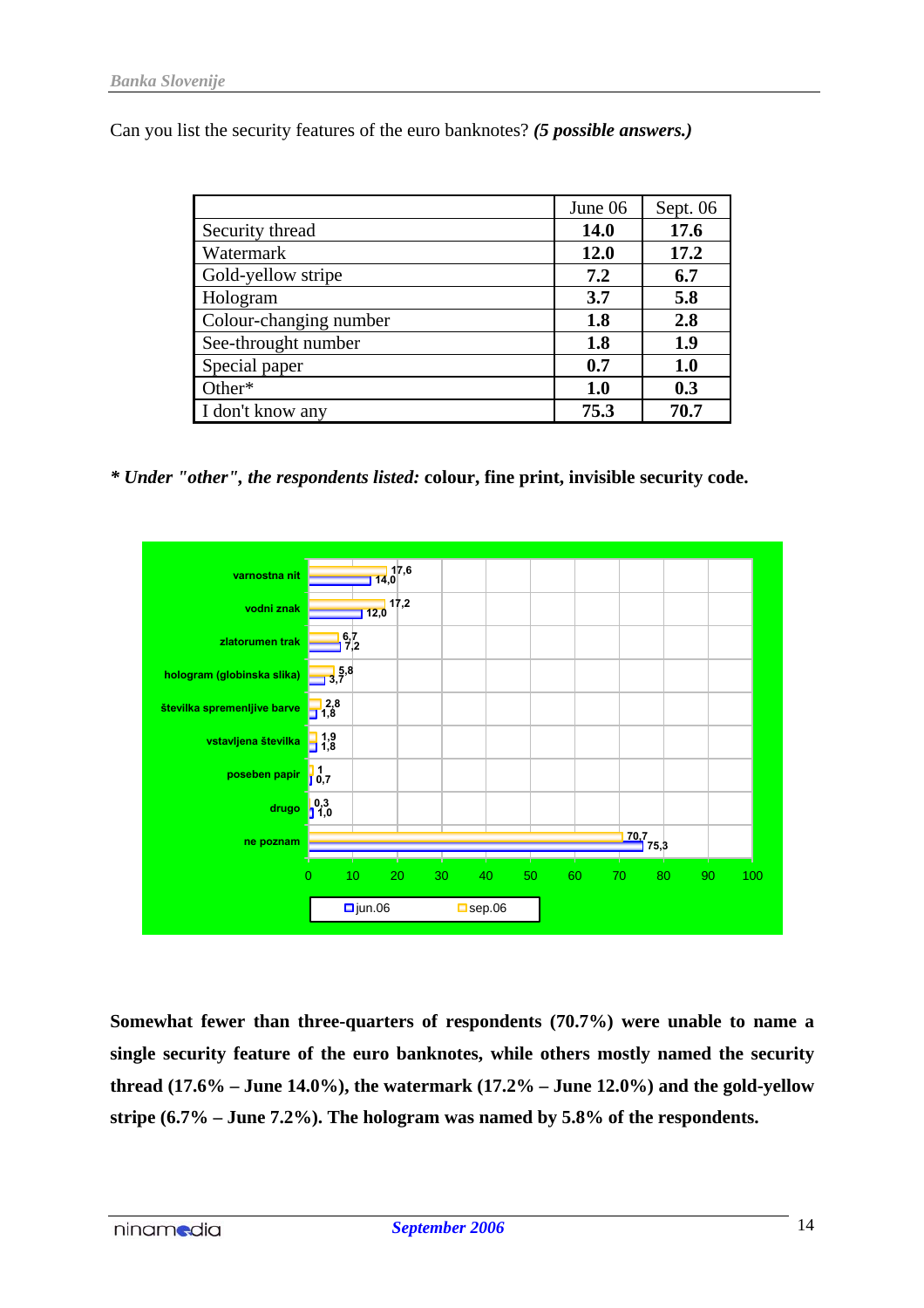Can you say for how long it will be possible to change tolars for euros in banks and savings institutions free of charge? *(Open-ended question.)*

|              | June 06 | Sept. 06 |
|--------------|---------|----------|
| 1 month      | 7.6     | 15.9     |
| 2 months     | 16.4    | 11.9     |
| 3 months     | 20.7    | 20.4     |
| 4 months     | 0.5     | 1.0      |
| 5 months     | 0.2     | 0.4      |
| 6 months     | 12.2    | 12.3     |
| 7 months     |         | 0.1      |
| 8 months     |         | 0.1      |
| 9 months     |         | 0.1      |
| 10 months    |         | 0.2      |
| 12 months    | 4.0     | 5.9      |
| 13 months    |         | 0.1      |
| 15 months    |         | 0.8      |
| I don't know | 38.4    | 30.8     |



**Slightly less than one-third of respondents (30.8% – June) said they did not know for how long it would be possible to change tolars for euros in banks and savings institutions free of charge, while others mentioned many different time frames. One-fifth (20.4%) believed this time frame to be three months, 15.9% believed it was one month, and 11.9% thought it was two months. Slightly over one-tenth (12.3%) opted for six months, and 6.4% for one year (June 4.0%).**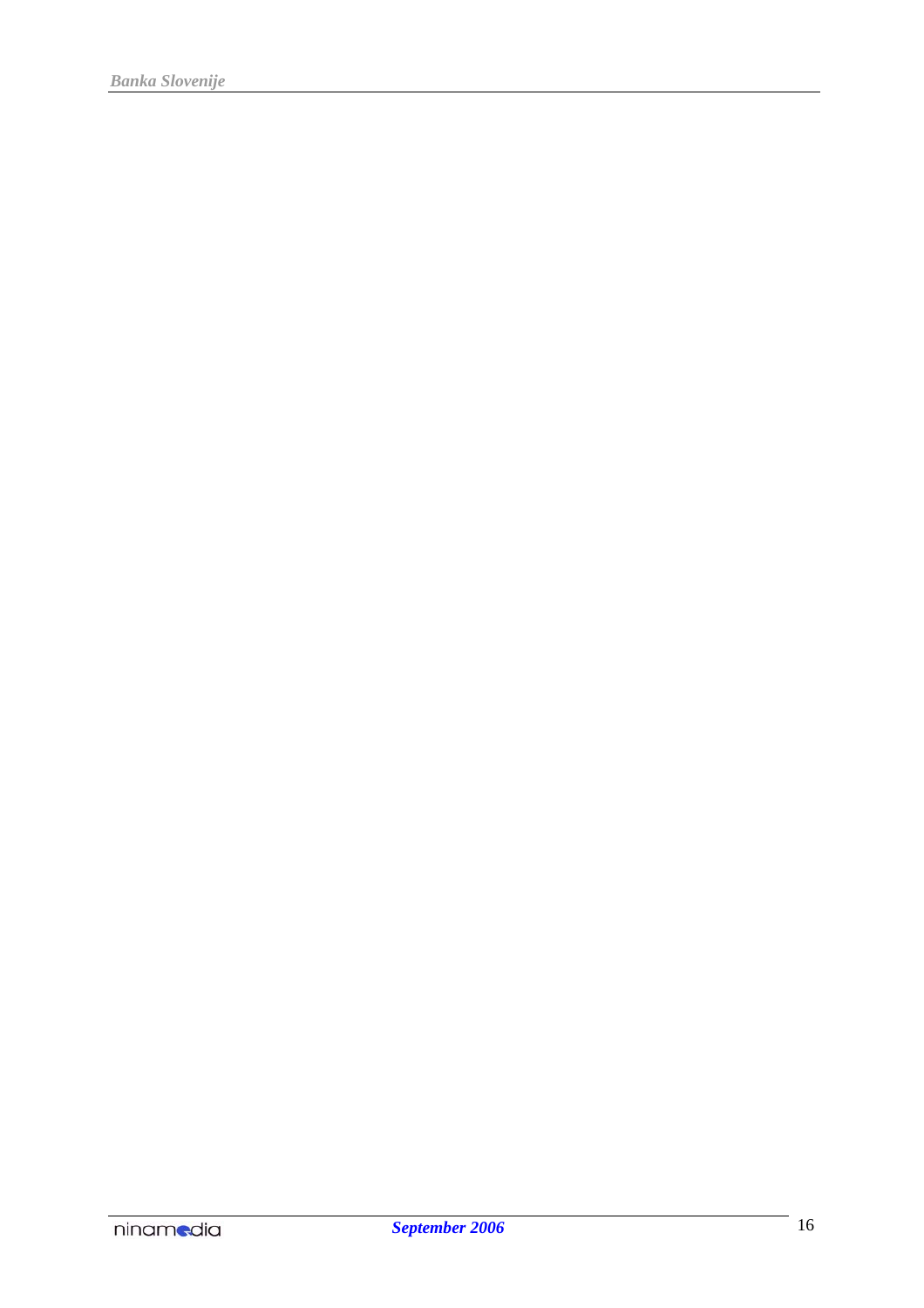What is your greatest concern as far as the introduction of the euro is concerned?

|                               | June 06 | Sept. $06$  |
|-------------------------------|---------|-------------|
| Rise in prices                | 41.9    | 41.6        |
| Lower purchasing power        | 14.1    | <b>15.0</b> |
| Irregular rounding-off        | 16.6    | 14.9        |
| Difficulties in recalculation | 10.4    | 11.1        |
| Loss of national identity     | 2.4     | 2.4         |
| I don't know                  | 14.6    | 15.0        |



**Most respondents' concerns with regard to the introduction of the euro are a possible rise in prices (41.6%), followed by lower purchasing power (15.0%), irregular rounding off (14.9%) and difficulties in recalculation (11.1%). The proportions are the same as those in June. A rise in prices is cause for concern mostly for male respondents, younger respondents, those with more education, those who are employed, pupils, university students and people from the Primorska area.**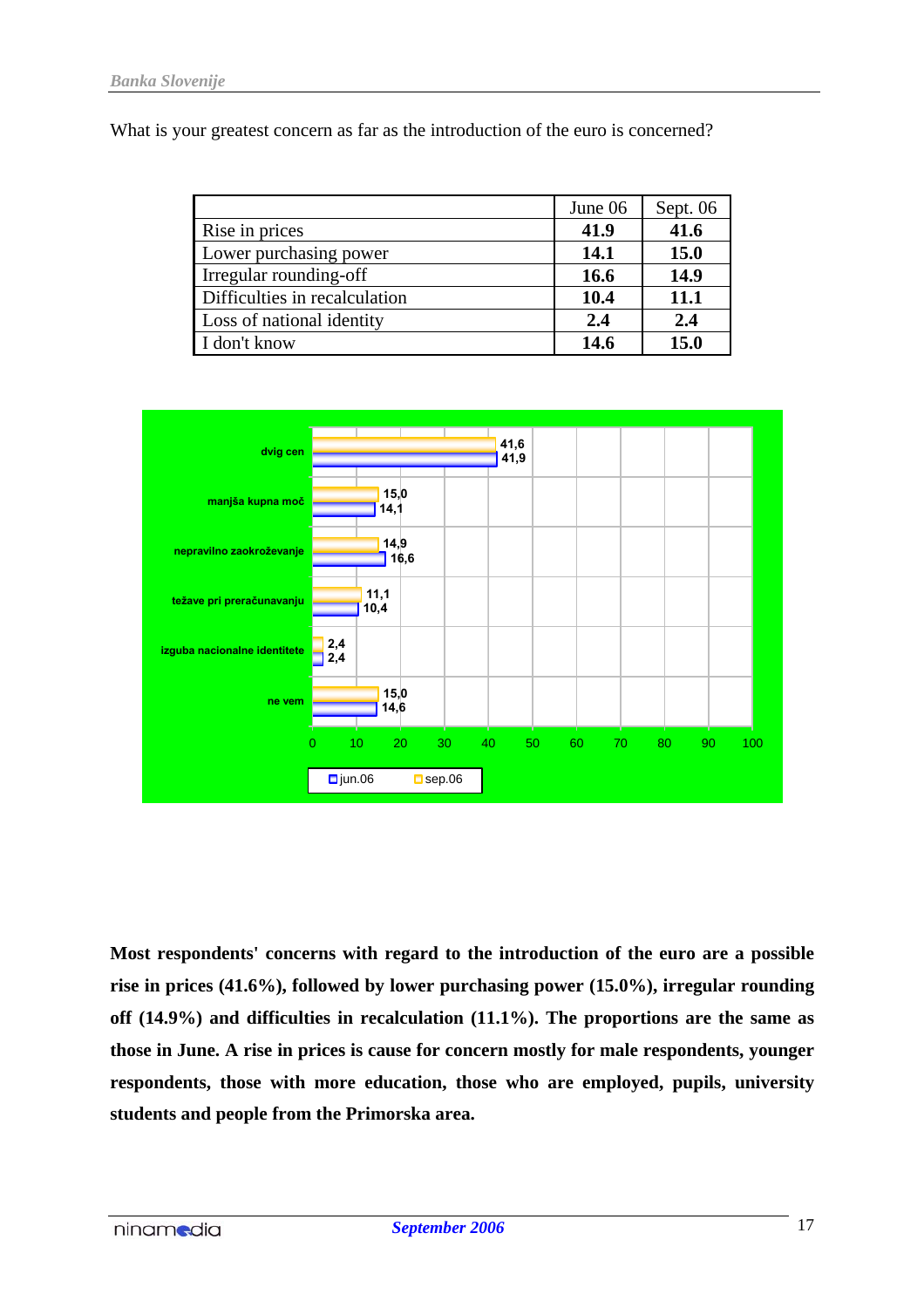Will the introduction of the euro have favourable or adverse effects on you personally?

|              | June 06 | Sept. 06 |
|--------------|---------|----------|
| Favourable   | 33.4    | 35.7     |
| Adverse      | 24.9    | 26.6     |
| I don't know | $-41.7$ | 37.7     |



**Slightly more than one-third of respondents (35.7%) believe that the introduction of the euro will be favourable for them personally, slightly more than one-quarter (26.6%) hold the opposite opinion, and 37.7% were unable to state their position on the issue. The adverse effects of the euro are expected by most female respondents, younger respondents, respondents with primary education, unemployed respondents, pupils and university students, people from the Primorska and Dolenjska regions and those respondents who lack adequate information about the introduction of the euro.**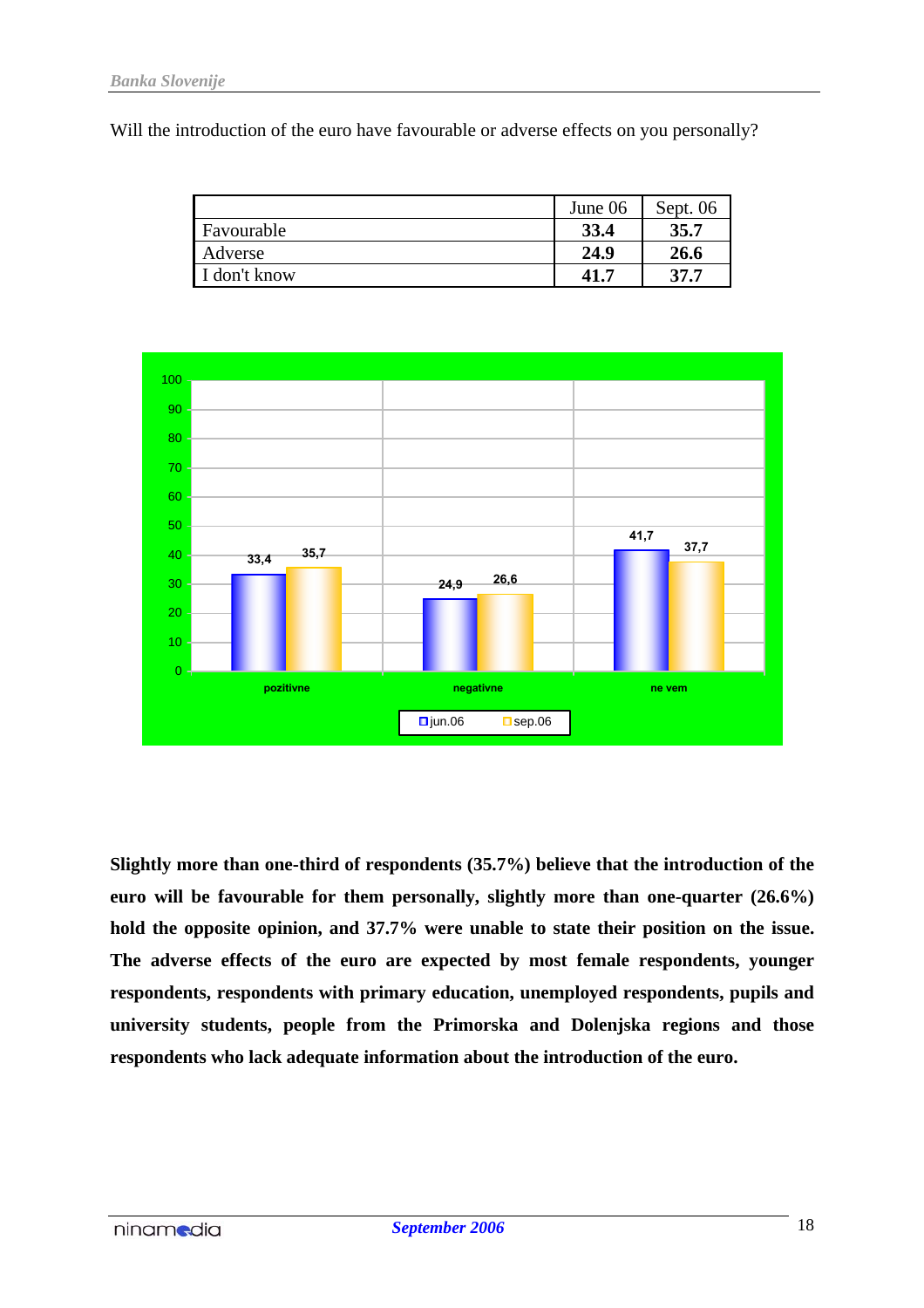Are you familiar with the euro banknotes and coins?

|                | June 06 | Sept.<br>06 |
|----------------|---------|-------------|
| Yes            | 84.1    | 84.8        |
| N <sub>O</sub> | 15.9    | 15.2        |



**84.8% of the respondents are familiar with the euro banknotes and coins, slightly more than in June (84.1%). Most of those who are not familiar with the euro banknotes and coins are the youngest respondents, those with most education, pupils and university students and people from smaller communities and the Primorska region.**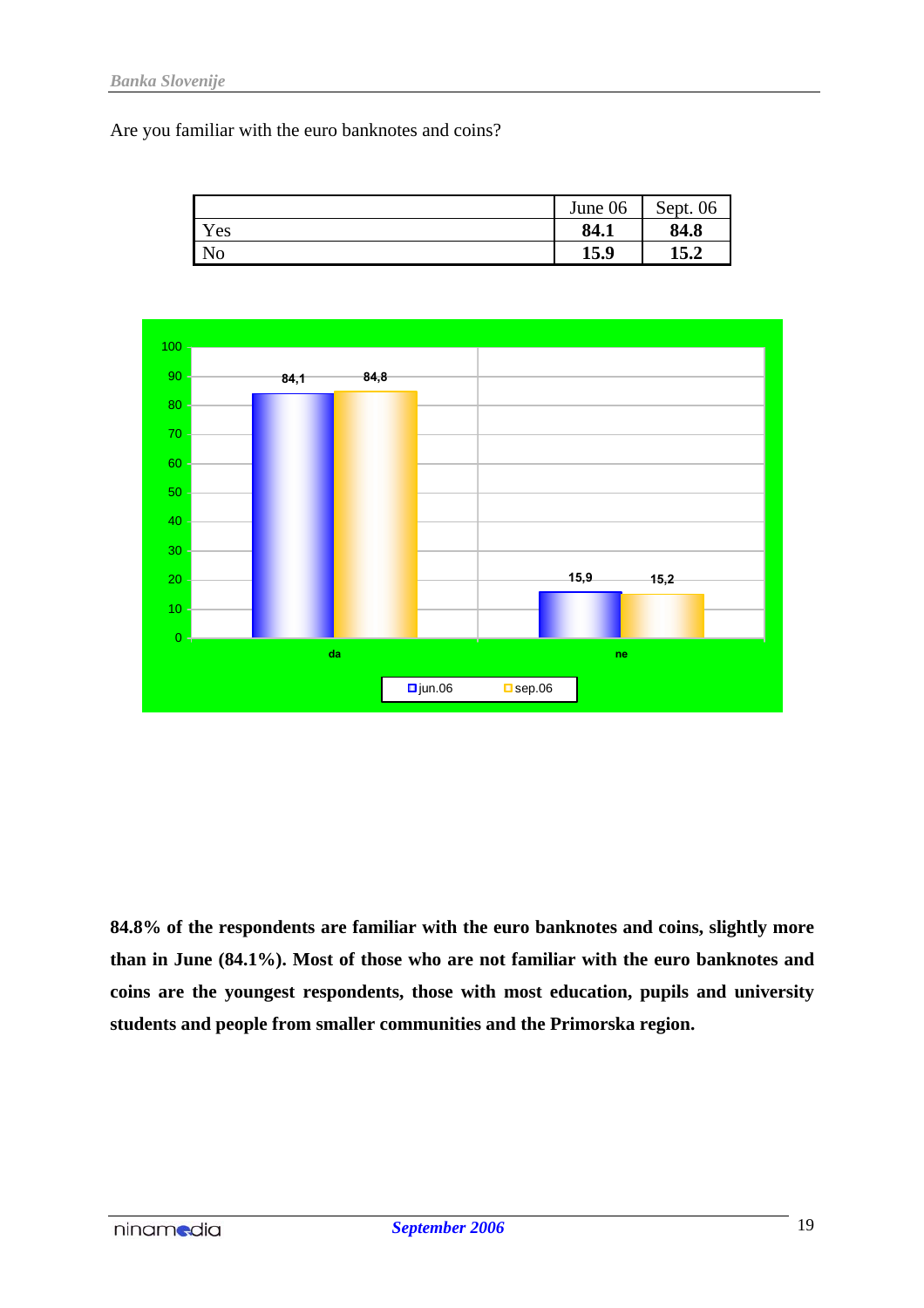*(Answers provided by those who are already familiar with the euro banknotes and coins.)*

Have you already used euro banknotes and coins?

|                | June 06 | Sept.<br>06 |
|----------------|---------|-------------|
| Yes            | 88.0    | 87.7        |
| N <sub>o</sub> | 12.0    | 12.3        |



**87.7% of respondents have already used euro banknotes and coins (June 88.0%). Female respondents, the oldest respondents, those with least education, retirees, people from large towns and cities and rural areas, and people from the Dolenjska region and the Celje part of the Štajerska region predominate slightly among those who did not use them.**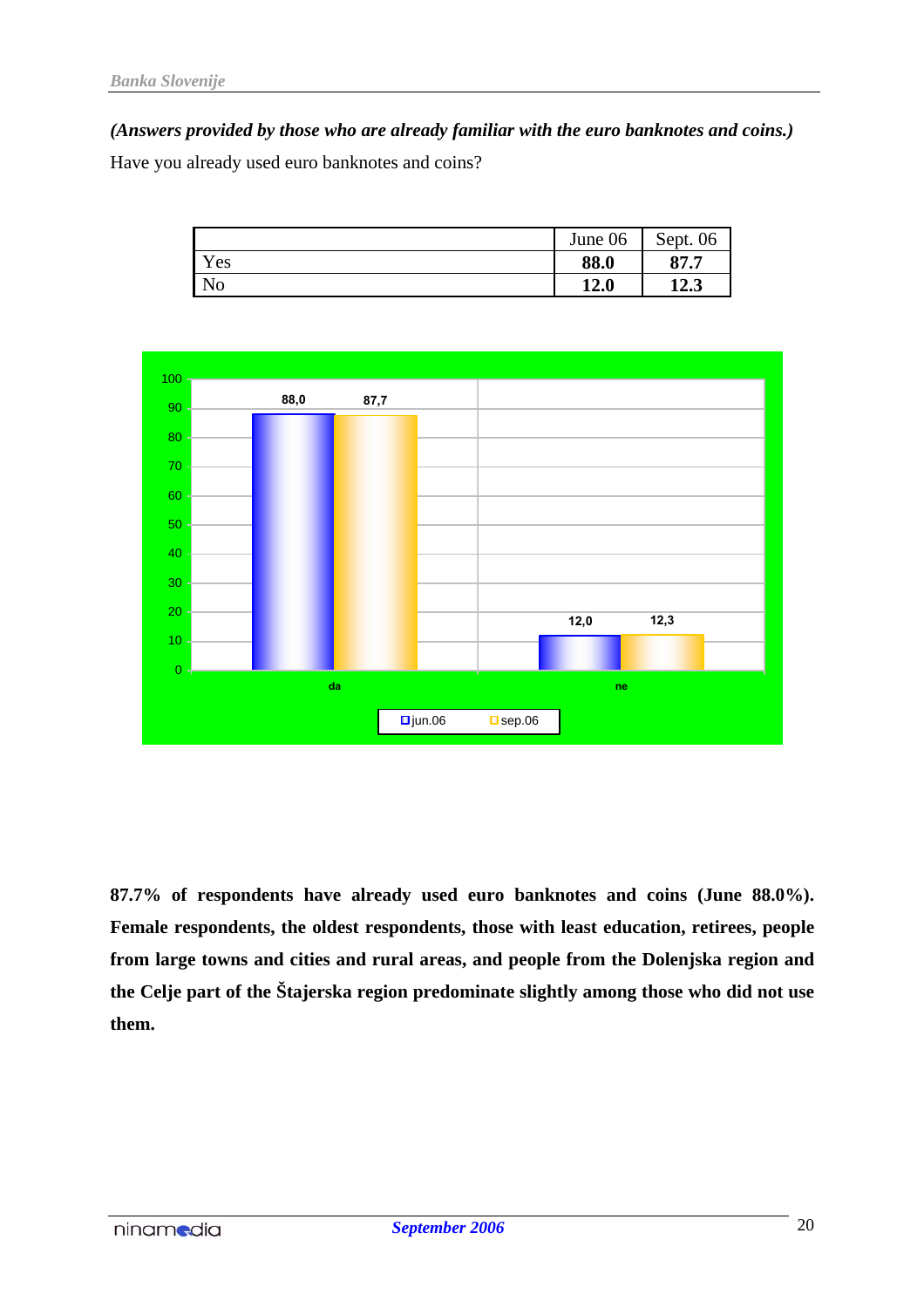*(Answers provided by those who are already familiar with the euro banknotes and coins.)*

Can you list the denominations of the banknotes?

|                                | June 06 | Sept. 06 |
|--------------------------------|---------|----------|
| $5 \in$                        | 56.1    | 51.7     |
| $10 \in$                       | 78.1    | 75.1     |
| $20 \in$                       | 70.2    | 66.7     |
| $50 \in$                       | 75.7    | 76.2     |
| $100 \in$                      | 81.5    | 80.9     |
| $200 \in$                      | 44.5    | 41.2     |
| 500€                           | 64.9    | 60.7     |
| I don't know, I don't remember | 10.8    | 11.2     |



**When listing the denominations of the euro banknotes, most respondents mentioned the 100 euro banknote (80.9% – June 81.5%), followed by the 50 euro (76.2%), 10 euro (75.1%) and 20 euro (66.7%) banknotes. The least-mentioned banknotes were the 200 euro (41.2%) and 5 euro (51.7%) banknotes. Slightly over one-tenth (11.2%) of respondents were unable to name a single denomination. Respondents' knowledge was quite similar to that exhibited in June.**